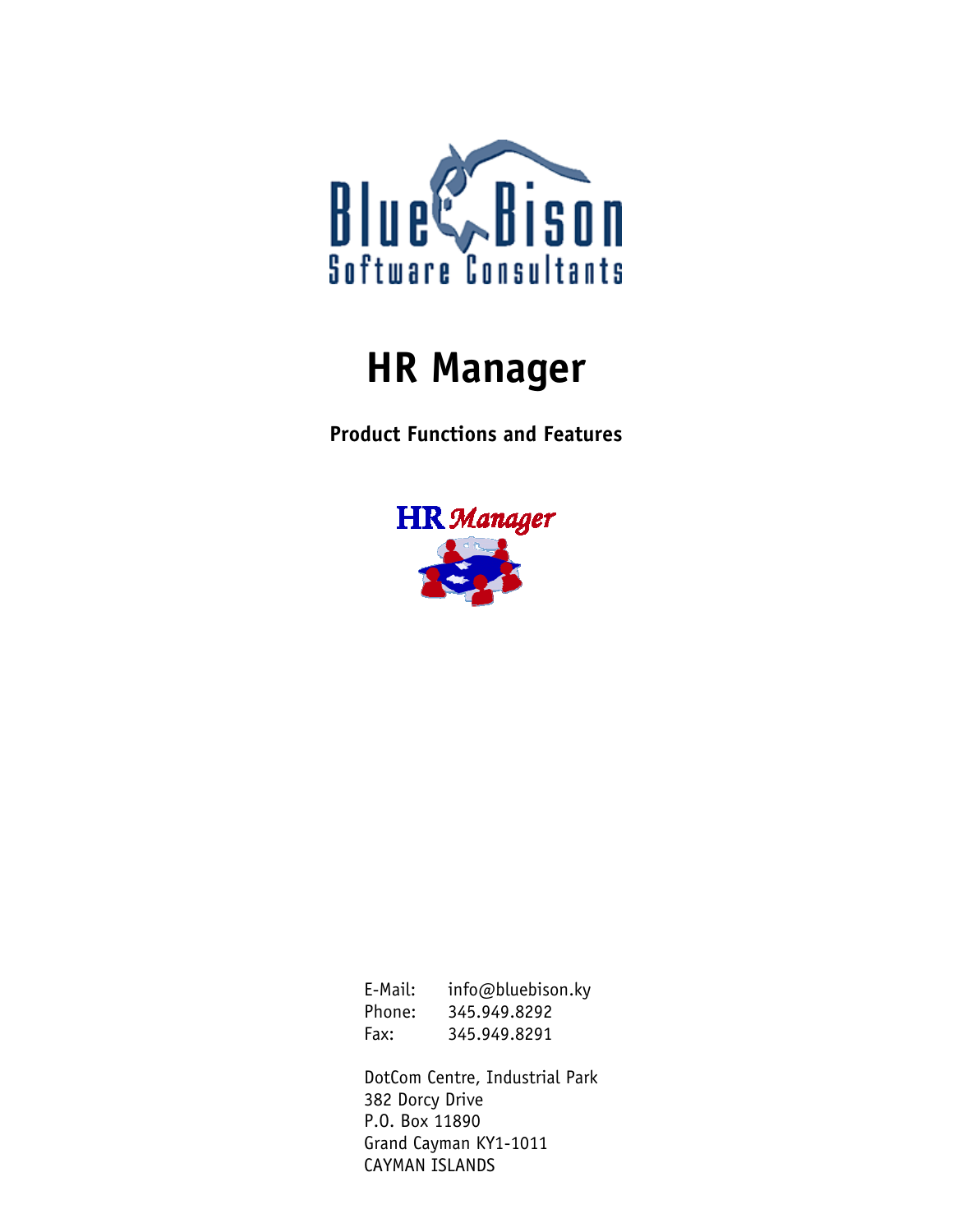



### **Executive Summary**

HR Manager is Cayman's Leading Human Resources Package. It has been developed in conjunction with the Labour Law and Immigration laws to specifically address the Human Resource requirements of the Cayman Islands. HR Manager centralizes all HR functions in one fully integrated system.

A number of Cayman's leading organizations utilize HR Manager, including:

- Deloitte
- Hyatt Regency
- Butterfield Bank
- Cayman Islands Monetary Authority
- Coutts (Cayman Ltd)
- Walkers and WSPV
- Royal Bank of Canada Trust Ltd
- Julius Baer Bank and Trust
- Trident Trust
- Royal Cayman Islands Police Service
- Cayman Airways
- Public Pensions Board
- Cayman Islands Airport Authority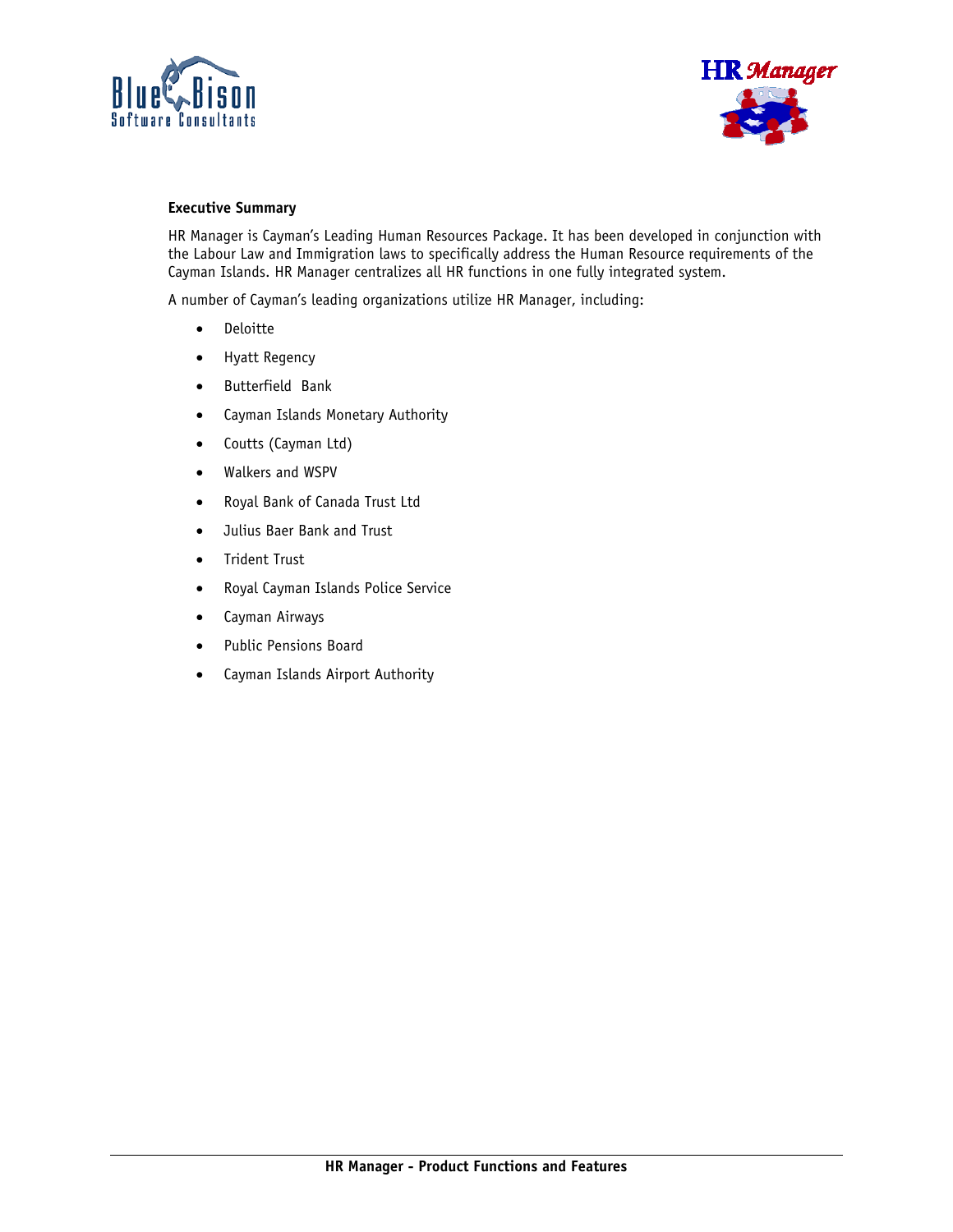



# **Overall Program Structure**

Key features:

- Employee master
	- o Personal information record
	- o Permit information
	- o Job history
	- o Training
	- o Discipline
- **Attendance** 
	- o Vacation
	- o Scheduled leave
	- o Sickness
- Payroll
	- o Pay stub creation
	- o Pay cheques
	- o Salaried staff
	- o Hourly staff / Import hours
	- o Time clock systems
	- o Direct deposits
- **Pension**
- **Reports** 
	- o Personal information
	- o Payroll
	- o Pension
- Electronic Forms
	- o Work Permit
	- o Renewals
- **Reminders** 
	- o Immigration alerts
- Security
	- o Password protected for varying levels of User Access throughout, restricting users options and data available.
- Applicant Processing System
	- o Applicant recording and documentation processing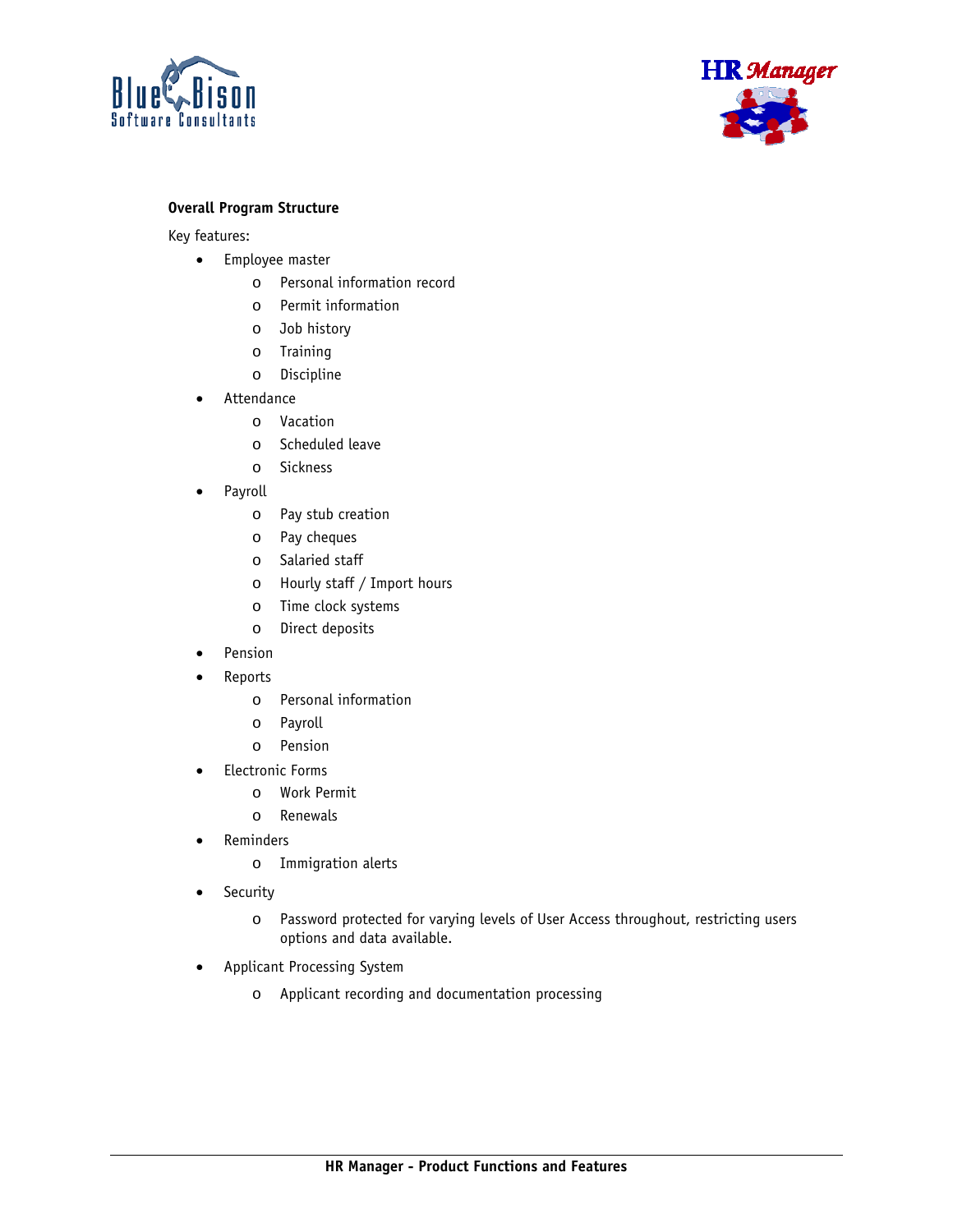



# **Functionality**

# *Employee Records*

The Employee Master is the starting point of the application. This is the master record of personal information which tracks all personal information, permit information, job history, training and discipline.

A catalogue of all employees is always available on the right of the screen for simple navigation.

| Employee Master                                                                                                                                           |                                                                                                                                                   |                                                                                                                                     |                                       |                                                                                                                                                                 |                                                                | $ \Box$ $\times$                                                                                                                                                                                                                        |
|-----------------------------------------------------------------------------------------------------------------------------------------------------------|---------------------------------------------------------------------------------------------------------------------------------------------------|-------------------------------------------------------------------------------------------------------------------------------------|---------------------------------------|-----------------------------------------------------------------------------------------------------------------------------------------------------------------|----------------------------------------------------------------|-----------------------------------------------------------------------------------------------------------------------------------------------------------------------------------------------------------------------------------------|
| $B$ $D$ $B$                                                                                                                                               |                                                                                                                                                   |                                                                                                                                     |                                       | Bloggs, Joe                                                                                                                                                     |                                                                |                                                                                                                                                                                                                                         |
| <b>EMPLOYEE INFORMATION</b>                                                                                                                               |                                                                                                                                                   |                                                                                                                                     |                                       | Employee Master   Additional Info   Attendance   Schedule Leave   Job History   Training   Misc                                                                 |                                                                | <b>Employees</b><br>Bloggs, Joe                                                                                                                                                                                                         |
| Employee ID PB0001<br>Name<br><b>Address</b><br><b>Birth Date</b><br>Gender<br><b>Marital Status Married</b><br><b>Hire Date</b><br>Probation<br>Ends On: | Bloggs, Joe<br>96 Old Rd<br>03-Aug-64<br>$\vert \ldots \vert$<br>C Male C Female Email<br>$\cdot$<br>01-Jul-85<br>$\ldots$<br>28-Dec-85<br>$\sim$ | $\Omega$<br>Lic No & Expry Date<br><b>Termination Date</b><br>Term, Reason                                                          | Phone 2<br>Phone 3 0<br>Ext<br>ID No. | Phone 1 345-555-1234<br>$\Omega$<br>$\Omega$<br>Re-Hire<br>$\Box$                                                                                               | Press F10 Add Photo                                            | Brind, Danny<br>Brown, Graham<br>Carlisle, Tom<br>Caterham, Susan<br>Churchill, Winston<br>Frances, Claire<br>Fredericks, Joan<br>Hanson, Allen<br>Jones, Claire<br>Jones, Claire<br>Keegan, Kevin<br>Marshall, Helen                   |
| <b>Nationality</b><br>Passport No.<br>Place of Issue<br><b>Issued</b><br>Expires<br>Last Work Permit<br><b>ATTENDANCE</b><br>Vacation                     | PERMIT AND PASSPORT INFORMATION<br>Caymanian<br>$\overline{\phantom{a}}$<br>$\ldots$<br>$\overline{\phantom{a}}$<br>Sick Days<br>$\bf{0}$         | Perm. Type<br><i><b>Issued</b></i><br>Expires<br>Renewal Sent<br>Permit Ref No:<br><b>First Permit</b><br>Late Days<br>$\mathbf{0}$ | $\bf{0}$                              | <b>JOB INFORMATION</b><br>Div.<br>$\sim$<br>Dept.<br>Profession<br><b>Job Title</b><br>m.<br>Supervisor<br>Secretary<br><b>I JABILITIES</b><br>Severence \$0.00 | <b>COMPANY</b><br>MD's Office<br>MD.<br> 0 <br>Vacation \$0.00 | Morris, Philip<br>Pinder, Anne<br>▼<br>Reynolds, Burt<br>$\overline{\phantom{a}}$<br>Sanderson, Caroling<br>Sharpe, Dale<br>▼<br>Sims, Philip<br>Smith, Allan<br>Smith, John<br>▼<br>Stevens, Rachel<br>Temple, Shirley<br>Thorpe, Tony |
| Exit                                                                                                                                                      | Save                                                                                                                                              | Add                                                                                                                                 |                                       |                                                                                                                                                                 |                                                                | Active Employees: 24<br>Goto Payroll Setup                                                                                                                                                                                              |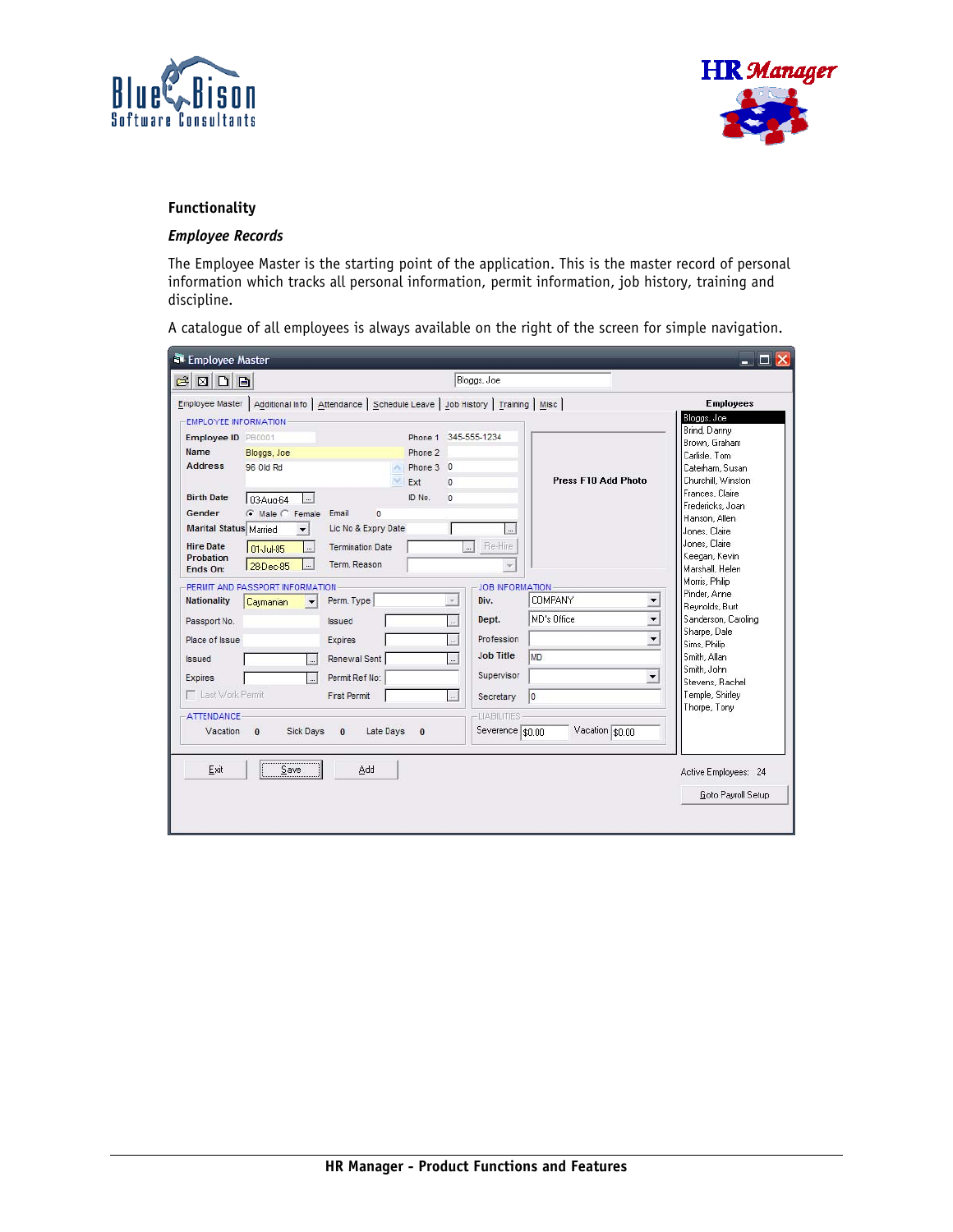



## *Payroll*

HR Manager contains an extremely easy-to-use Payroll System designed to eliminate the tedious clerical work common to most personnel departments.

With HR Manager, you have the option to pay your employees in CI or US Dollars and all Deductions or Additional Income are itemized on the employee's pay slip.

Import hours for hourly paid staff.

| HR Manager - Demo Company              |         |                           |                        |          |           |           |         |  |
|----------------------------------------|---------|---------------------------|------------------------|----------|-----------|-----------|---------|--|
| File Payroll Reports Setup Window Help |         |                           |                        |          |           |           |         |  |
| Payroll - Enter Hours                  |         |                           |                        |          |           |           |         |  |
|                                        |         |                           |                        |          |           |           |         |  |
| <b>Import Hours</b>                    |         |                           |                        |          |           |           |         |  |
| <b>Fill Down Column</b>                |         |                           |                        |          |           |           |         |  |
|                                        | Regular | Overtime                  | <b>Sick</b>            | Vacation | Unpaid    | Extended  | Medical |  |
| >Frances, Claire                       | 0.00    | 0.00                      | 0.00                   | 0.00     | 0.00      | 0.00      | 0.00    |  |
| >Keegan, Kevin                         | 0.00    | 0.00                      | 0.00                   | 0.00     | 0.00      | 0.00      | 0.00    |  |
| >Pinder, Anne                          | 0.00    | 0.00                      | 0.00                   | 0.00     | 0.00      | 0.00      | 0.00    |  |
| >Stevens, Rachel                       | 0.00    | 0.00                      | 0.00                   | 0.00     | 0.00      | 0.00      | 0.00    |  |
| Bloggs, Joe                            | 0.00    | 0.00                      | 0.00                   | 0.00     | 0.00      | 0.00      | 0.00    |  |
| Brind, Danny                           | 0.00    | 0.00                      | 0.00                   | 0.00     | 0.00      | 0.00      | 0.00    |  |
| Brown, Graham                          | 0.00    | 0.00                      | 0.00                   | 0.00     | 0.00      | 0.00      | 0.00    |  |
| Carlisle, Tom                          | 0.00    | 0.00                      | 0.00                   | 0.00     | 0.00      | 0.00      | 0.00    |  |
| Caterham, Susan                        | 0.00    | 0.00                      | 0.00                   | 0.00     | 0.00      | 0.00      | 0.00    |  |
| Churchill, Winston                     | 0.00    | 0.00                      | 0.00                   | 0.00     | 0.00      | 0.00      | 0.00    |  |
| Fredericks, Joan                       | 0.00    | 0.00                      | 0.00                   | 0.00     | 0.00      | 0.00      | 0.00    |  |
| Hanson, Allen                          | 0.00    | 0.00                      | 0.00                   | 0.00     | 0.00      | o oo      | 400     |  |
| Jones, Claire                          | 0.00    | <b>Payroll Pay Period</b> |                        |          |           |           | ю       |  |
| Jones, Claire                          | 0.00    |                           |                        |          |           |           |         |  |
| Marshall, Helen                        | 0.00    |                           |                        |          |           |           |         |  |
| Morris, Philip                         | 0.00    |                           | <b>Pav Period From</b> |          | 01-Jul-06 | $\ddotsc$ |         |  |
| Revnolds, Burt                         | 0.00    |                           |                        |          |           |           |         |  |
| Sanderson, Caroling                    | 0.00    |                           |                        |          |           |           |         |  |
|                                        |         |                           | Pay Period Ending      |          | 31-Jul-07 | u.        |         |  |
|                                        |         |                           |                        |          |           |           |         |  |
|                                        |         |                           |                        |          |           |           |         |  |
|                                        |         |                           | Qk                     |          | Cancel    |           |         |  |
|                                        |         |                           |                        |          |           |           |         |  |
|                                        |         |                           |                        |          |           |           |         |  |
|                                        |         |                           |                        |          |           |           |         |  |
|                                        |         |                           |                        |          |           |           |         |  |
|                                        |         |                           |                        |          |           |           |         |  |
|                                        |         |                           |                        |          |           |           |         |  |
|                                        |         |                           |                        |          |           |           |         |  |

Salaried staff with additional income and additional deductions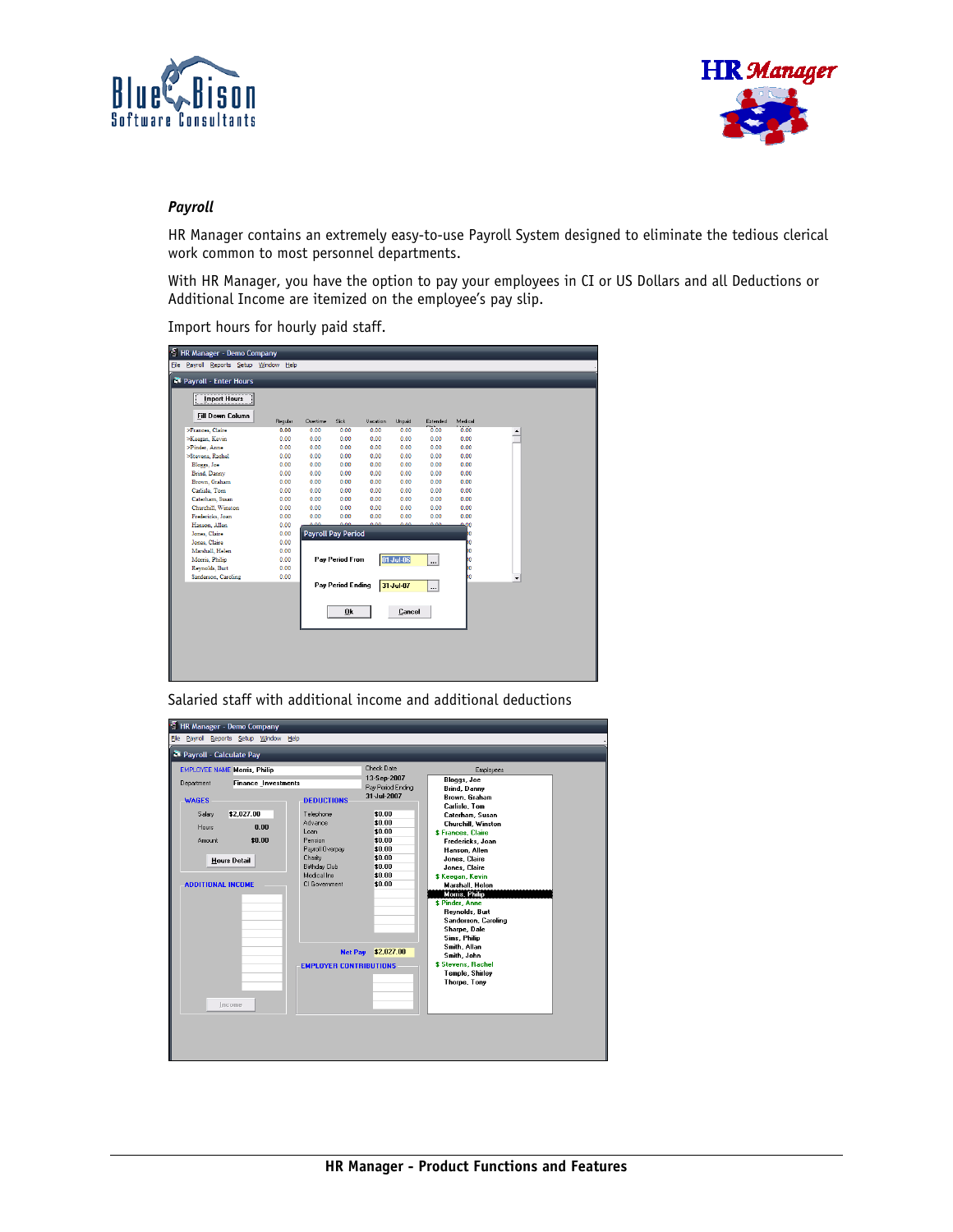



# *Payroll Reports*

Various payroll reports can be generated for the current payroll year and, as the system grows, it will maintain all historical data.

|                       |                 | Demo Company<br><b>WAGE INFORMATION</b> |                |
|-----------------------|-----------------|-----------------------------------------|----------------|
|                       |                 | (In CI Dollars)                         |                |
| Bloggs, Joe           |                 |                                         |                |
| Salary                | 139,308.00/Year | Pay Period                              | <b>Monthly</b> |
| Hour Rate 2           | 0.00            | Hire Date                               | 01-Jul-85      |
| Hour Rate 3           | 0.00            | <b>Termination Date</b>                 |                |
| Vacation Remaing      | 247.50          | Bank                                    |                |
| <b>Sick Remaining</b> | 75.00           | Account No.                             |                |
| Brind, Danny          |                 |                                         |                |
| Salary                | 25,620.00/Year  | Pay Period                              | <b>Monthly</b> |
| Hour Rate 2           | 0.00            | <b>Hire Date</b>                        | 01-Nov-04      |
| Hour Rate 3           | 0.00            | <b>Termination Date</b>                 |                |
| Vacation Remaing      | 112.50          | Bank                                    |                |
| <b>Sick Remaining</b> | 75.00           | Account No.                             |                |

## *Direct Deposits*

Direct Deposit makes distributing payroll simplistic and time effective, plus, your employees will not have to wait in long bank lines to cash their checks**.**

HR Manager, generates Direct Deposit forms for any number of banking institutions, eliminating the writing of individual checks for each employee. Should you desire to utilize checks, the system can pay each employee either by direct deposit or by check and can be configured for use with laser checks.

|                                                                                                                 | Demo Company<br>Direct Depost Listing for 09-Aug-07<br><b>Butterfield Bank</b>                                       |                                                                                           |                  |
|-----------------------------------------------------------------------------------------------------------------|----------------------------------------------------------------------------------------------------------------------|-------------------------------------------------------------------------------------------|------------------|
| Employee Name<br>Churchill, Winston<br>Morris, Philip<br>Sanderson, Caroling<br>Smith, Allan<br>Temple, Shirley | Account No.<br>01-123-123456<br>01-123-123456<br>01-123-123456<br>01-123-123456<br>01-123-123456<br><b>Total CIS</b> | <b>CI Amount</b><br>3,709.00<br>2,027.00<br>3,079.00<br>6,885.00<br>1,168.00<br>16,868.00 | <b>US Amount</b> |
|                                                                                                                 |                                                                                                                      | Authorized Signature<br>Authorized Signature                                              |                  |

#### *Pension*

With HR Manager all you have to do is enter the employee's percentage of contribution and the system automatically calculates their Pension contribution based upon all Pensionable Income. Some additional income categories, such as a Christmas Bonus, can be designated as non-pensionable.

The Pension Law currently limits an employee's contribution to 5% of their earnings up to CI\$60,000. Based on this, HR Manager will cease the Pension deductions once this amount has been reached.

If an employee earns in excess of CI\$60,000 in Annual salary, HR Manager gives you the option to prorate Pension deductions over the year instead of deducting the total amount in the first part of the year.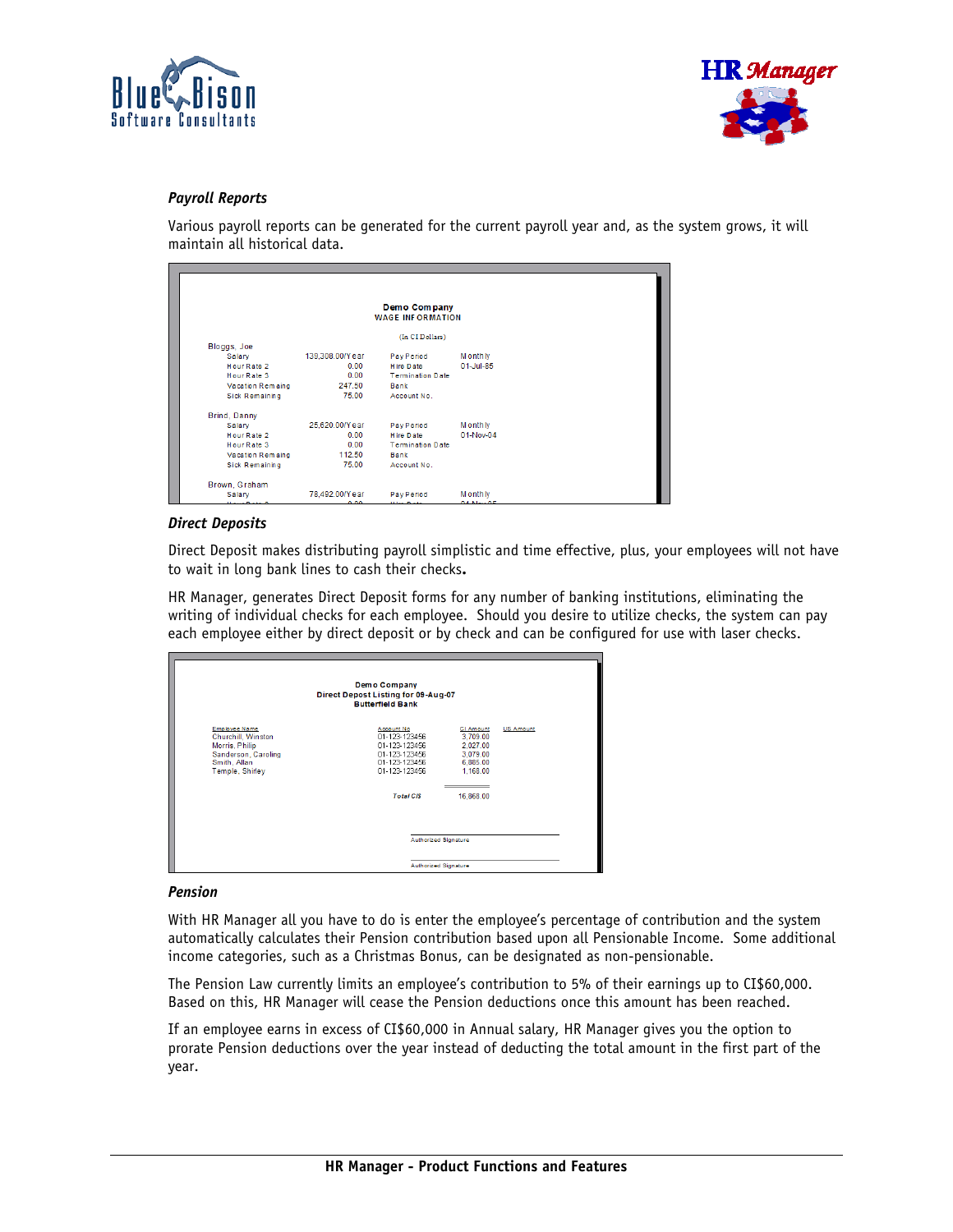



If the employee wishes to make pension contributions over and above the 5% matching contribution required by the employer, HR Manager provides a separate line item for this deduction.

|                               |                      |                                  |                      |                     | <b>Employees</b>               |
|-------------------------------|----------------------|----------------------------------|----------------------|---------------------|--------------------------------|
| Wages Setup                   | Addl. Income         | Deductions<br>Pension            | Insurance            | <b>YTD Balances</b> | Bloggs, Joe                    |
|                               |                      |                                  |                      |                     | Brind, Danny                   |
| EMPLOYEE Bloggs, Joe          |                      |                                  |                      |                     | Brown, Graham<br>Carlisle, Tom |
| Department MD's Office        |                      |                                  |                      |                     | Caterham, Susan                |
|                               |                      |                                  |                      |                     | Churchill, Winston             |
| Pension Member<br>v           |                      |                                  |                      |                     | Frances, Claire                |
|                               |                      |                                  |                      |                     | Fredericks. Joan               |
| PENSION INFORMATION           |                      |                                  |                      |                     | Hanson, Allen                  |
| Pension Provider              | Demo Company Pension |                                  | $\blacktriangledown$ |                     | Jones, Claire<br>Jones, Claire |
| Member Number                 | $\mathbf{0}$         | Pension Begin Date: 30-Dec-99    |                      |                     | Keegan, Kevin                  |
| Contribution %                | 0.00%                | Transfer Funds Amt. \$0.00       |                      | Marshall, Helen     |                                |
| Employer Contrib % 13.00%     |                      |                                  |                      |                     | Morris, Philip                 |
| <b>YTD Contributions</b>      |                      | <b>Accumulated Contributions</b> |                      |                     | Pinder, Anne                   |
|                               |                      |                                  |                      |                     | Reynolds, Burt                 |
| Employee<br>Employer          | \$0.00<br>\$3,018.34 | Employee<br>Employer             | \$0.00<br>\$3,018.34 |                     | Sanderson, Caroling            |
|                               |                      |                                  |                      |                     | Sharpe, Dale<br>Sims, Philip   |
| Gross Contribution \$3.018.34 |                      | Gross Contribution \$3.018.34    |                      |                     | Smith, Allan                   |
|                               |                      |                                  |                      |                     | Smith, John                    |
|                               |                      |                                  |                      |                     | Stevens, Rachel                |
|                               |                      |                                  |                      |                     | Temple, Shirley                |
|                               |                      |                                  |                      |                     | Thorpe, Tony                   |

### *Pension Reports*

HR Manager Pension Reports are ready for submittal to your pension provider. Once you have selected the date range the report will provide the employee's pension number, the amount of the employee and employer's contributions, as well as any voluntary contributions made by the employee and the total amount due to the pension provider.

|                            |                                  |              | <b>Demo Company Pension</b><br>PENSION CONTRIBUTION RECORD<br>Demo Company<br>(In CID ollars) |              |                |                 |             |
|----------------------------|----------------------------------|--------------|-----------------------------------------------------------------------------------------------|--------------|----------------|-----------------|-------------|
| Company Number:            | 1234                             |              |                                                                                               |              |                |                 |             |
| <b>Contribution Period</b> | From: 01-Jul-2006 to 31-Jul-2007 |              |                                                                                               |              |                |                 |             |
|                            |                                  | Employee     | Employee                                                                                      | Transfer     | Employer       | <b>Employer</b> | Total       |
| <b>Employee Name</b>       | Member No.                       | Contrib.     | Vol.                                                                                          | Amount       | Contrib.       | Vol.            | Contrib.    |
| Bloggs, Joe                |                                  | \$0.00       | \$0.00                                                                                        | \$0.00       | \$3,018.34     | \$0.00          | \$3,018.34  |
| Brown, Graham              |                                  | \$0.00       | \$0.00                                                                                        | \$0.00       | \$1,765.66     | \$0.00          | \$1,765.66  |
| Carlisle, Tom              |                                  | \$0.00       | \$0.00                                                                                        | \$0.00       | \$1,545.44     | <b>SO.00</b>    | \$1,545.44  |
| Caterham, Susan            |                                  | <b>SO.00</b> | \$0.00                                                                                        | \$0.00       | \$1,744.08     | <b>SO.00</b>    | \$1,744.08  |
| Churchill, Winston         |                                  | <b>SO.00</b> | <b>SO.00</b>                                                                                  | <b>SO.00</b> | S1.122.94      | SO.00           | \$1,122.94  |
| Fredericks, Joan           |                                  | \$0.00       | \$0.00                                                                                        | \$0.00       | \$650.00       | \$0.00          | \$650.00    |
| Hanson, Allen              |                                  | \$0.00       | \$0,00                                                                                        | \$0.00       | \$799.76       | <b>SO.00</b>    | \$799.76    |
| Jones, Claire              |                                  | \$0.00       | \$0.00                                                                                        | \$0.00       | \$503.36       | S0.00           | \$503.36    |
| Jones, Claire              |                                  | \$0.00       | \$0.00                                                                                        | \$0.00       | \$988.00       | <b>SO.00</b>    | \$988.00    |
| Marshall Helen             |                                  | <b>SO.00</b> | \$0.00                                                                                        | S0.00        | <b>S843.18</b> | <b>SO.00</b>    | \$843.18    |
| Morris, Philip             |                                  | \$0.00       | \$0.00                                                                                        | \$0.00       | \$527.02       | \$0.00          | \$527.02    |
| Revnolds, Burt             |                                  | <b>SO.00</b> | \$0.00                                                                                        | \$0.00       | \$1,413.88     | <b>SO.00</b>    | \$1,413.88  |
| Sanderson, Caroling        |                                  | \$0.00       | \$0.00                                                                                        | \$0.00       | \$1,006.98     | SO.00           | \$1,006.98  |
| Sharpe, Dale               |                                  | \$0.00       | \$0.00                                                                                        | \$0.00       | \$988.00       | S0.00           | \$988.00    |
| Sims, Philip               |                                  | <b>SO.00</b> | \$0.00                                                                                        | \$0.00       | \$4,430.66     | <b>SO.00</b>    | \$4,430.66  |
| Smith, Allan               |                                  | \$0.00       | \$0.00                                                                                        | \$0.00       | \$2,447.90     | \$0.00          | \$2,447.90  |
| Smith, John                |                                  | <b>SO.00</b> | \$0.00                                                                                        | S0.00        | \$1,953.64     | S0.00           | \$1,953.64  |
| Temple, Shirley            |                                  | \$0.00       | \$0.00                                                                                        | \$0.00       | \$1,082.12     | <b>SO.00</b>    | \$1,082.12  |
| Thorpe, Tony               |                                  | <b>SO.00</b> | \$0.00                                                                                        | \$0.00       | \$1,405.04     | <b>SO.00</b>    | \$1,405.04  |
|                            | Totals:                          | \$0.00       | \$0.00                                                                                        | \$0.00       | \$28,236.00    | \$0.00          | \$28,236.00 |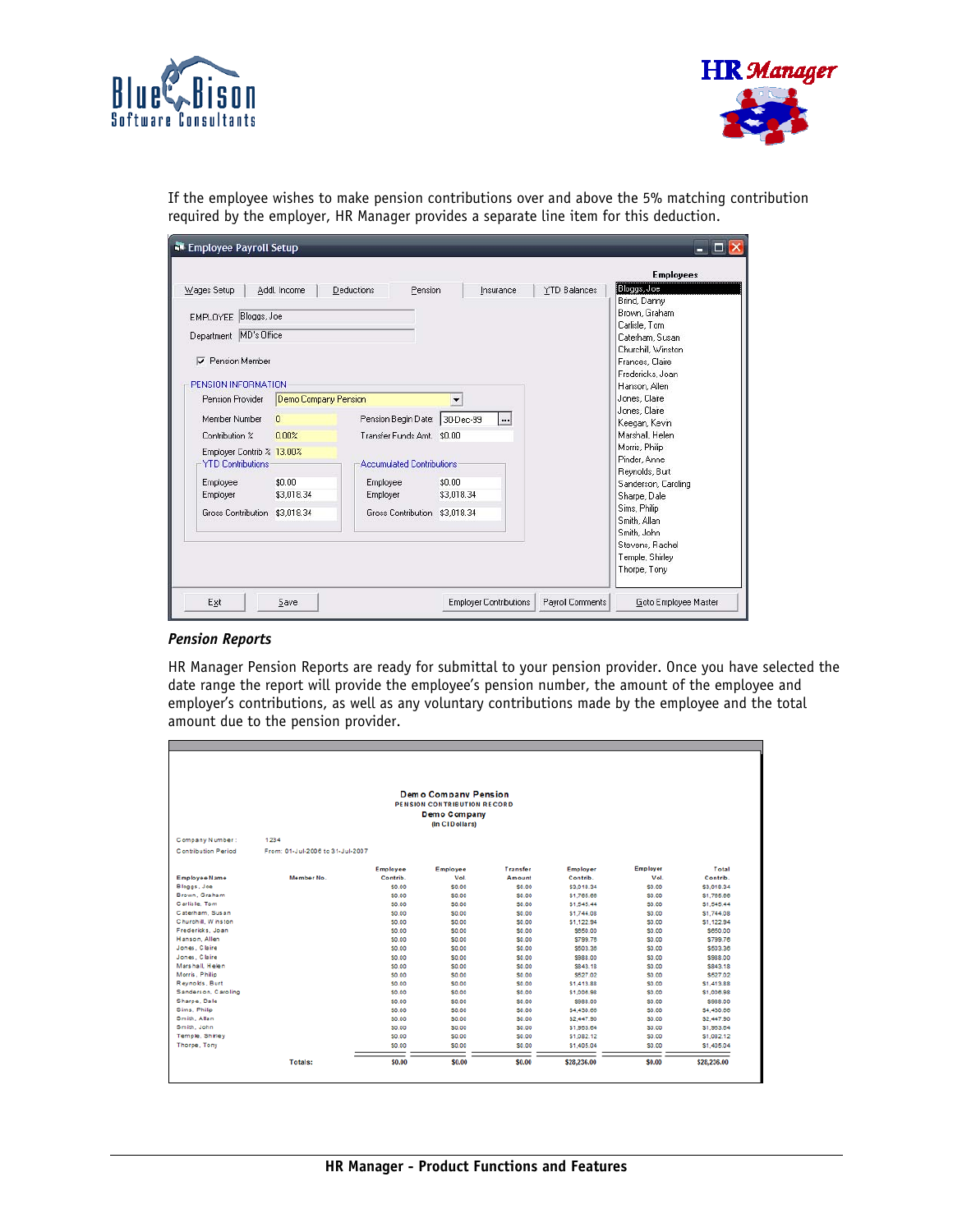



### *Pay stubs*

|                                                           |              |                   |                              |             | <b>DEMO Ltd</b> |
|-----------------------------------------------------------|--------------|-------------------|------------------------------|-------------|-----------------|
| Bloggs, Joe                                               |              |                   |                              |             |                 |
| Employee ID: PB0001                                       |              |                   |                              |             |                 |
| Department: MD's Office                                   |              |                   |                              |             |                 |
| <b>PAY INFORMATION</b>                                    |              |                   |                              |             |                 |
| Pay Period: Week ending 31-July-2007                      |              |                   | Payment Date: 09-August-2007 |             | Currency: KYD   |
| Income                                                    | <b>Hours</b> | Rate              | Current                      | $Y-T-D$     |                 |
| Salary                                                    |              |                   | \$11,609.00                  | \$23,218.00 |                 |
| Car Allowance                                             |              |                   | \$500.00                     | \$1,000.00  |                 |
| <b>Deductions</b>                                         |              |                   | Current                      | $Y-T-D$     |                 |
| Charity                                                   |              |                   | \$75.00                      | \$150.00    |                 |
| <b>Net Pay</b>                                            |              |                   | \$12,034.00                  | \$24,068.00 |                 |
| <b>PENSION INFORMATION</b>                                |              |                   |                              |             |                 |
| Pension                                                   |              |                   | Current                      |             |                 |
| Employee Contrib.                                         |              |                   |                              |             |                 |
| Employer Contrib.                                         |              |                   | \$1,509.17                   |             |                 |
| <b>Total Contribution</b>                                 |              |                   | \$1,509.17                   |             |                 |
| <b>DEPOSIT INFORMATION</b>                                |              |                   |                              |             |                 |
| The following deposits have been made to your account(s). |              |                   |                              |             |                 |
| <b>Bank Name</b>                                          |              | <b>Account No</b> | Amount                       |             |                 |
| <b>Butterfield Bank</b>                                   |              | 123456            | \$1,100.00                   |             |                 |
| Cayman National Bank                                      |              | 12-123-45678      | \$10,934.00                  |             |                 |
| Total                                                     |              |                   | \$12,034.00                  |             |                 |
| <b>VACATION AND SICK INFORMATION</b>                      |              |                   |                              |             |                 |
|                                                           |              | Allowed           | Remaining                    |             |                 |
| <b>Sick Days:</b>                                         |              | 10.00             | 10.00                        |             |                 |
|                                                           |              | 33.00             |                              |             |                 |

### *Attendance*

Never worry about whether you have met the days off requirements of the Labour Law or your Company, as HR Manager does this for you, saving you countless hours of tracking, accumulating and summarizing employee absences.

Vacation, sick leave and personal time accruals are instantly calculated and the various reports help monitor problem employees while ensuring that employee's get the allotted days off, eliminating bad record keeping and the possibility of overpaying for sick and vacation days.

| DAYS OFF PLAN               |        |                 |                          |
|-----------------------------|--------|-----------------|--------------------------|
| Plan Description<br>A-scale |        |                 | $\overline{\phantom{a}}$ |
| Vacation Allowed            | 28.00  | days            |                          |
| Vacation Paid Out           | in nn  | hrs             |                          |
| Vacation Carried Forward    | 37.50  | $hr =$<br>ls on | days                     |
| Vacation Accrued            | 80.95  | hrs = $10.79$   | days                     |
| Vacation Remaining          | 247.50 | $hrs = 33$      | days                     |
| <b>Sick Allowed</b>         | 10.00  | davs            |                          |
| Sick Remaining              | 75.00  | $hr = 10$       | days                     |
|                             |        |                 |                          |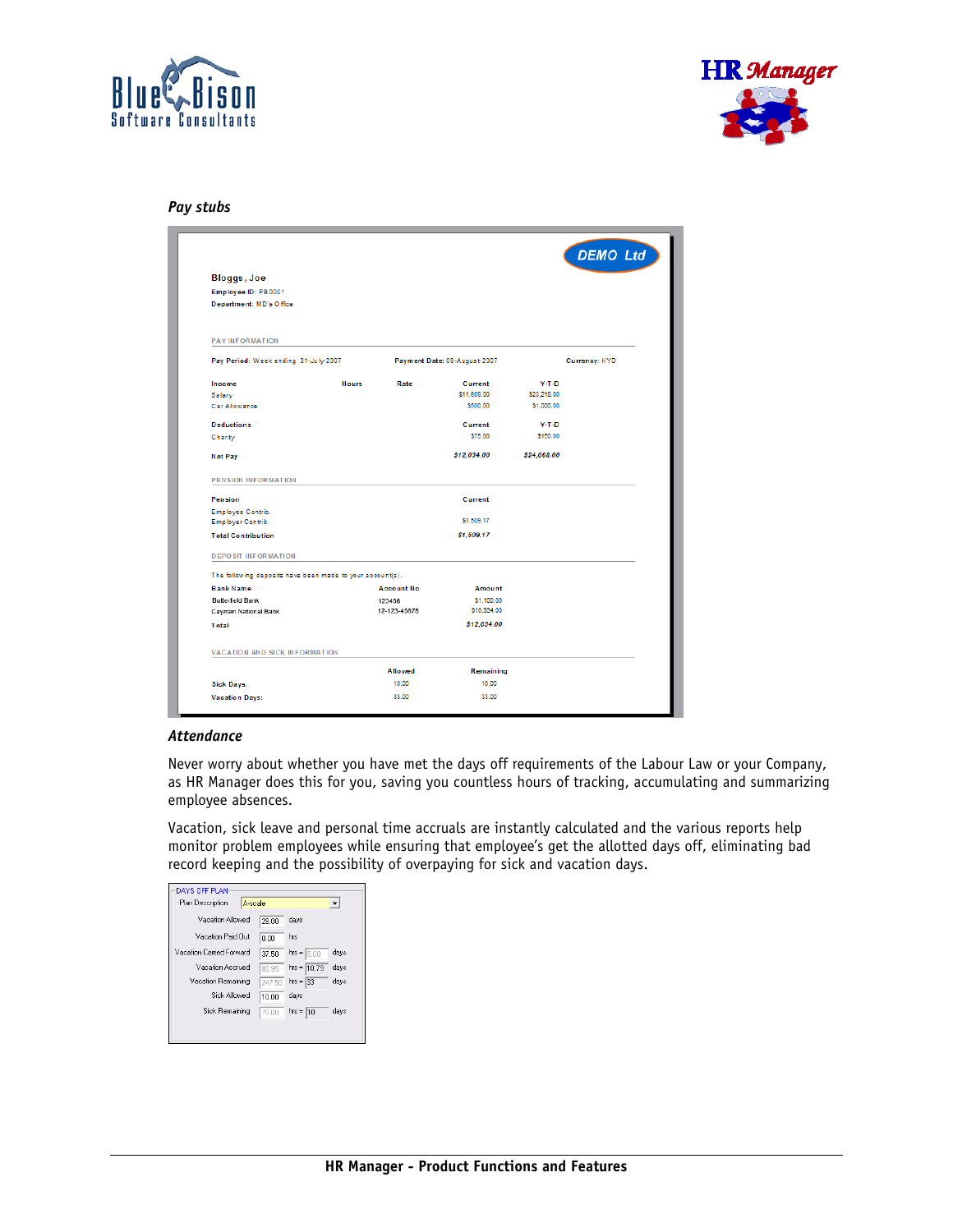



| $B$ $D$ $B$                                        |     |                                  | Bloggs, Joe                                                                                     |                          |                                                                                                 |                                                               |  |
|----------------------------------------------------|-----|----------------------------------|-------------------------------------------------------------------------------------------------|--------------------------|-------------------------------------------------------------------------------------------------|---------------------------------------------------------------|--|
|                                                    |     |                                  | Employee Master   Additional Info   Attendance   Schedule Leave   Job History   Training   Misc |                          |                                                                                                 | <b>Employees</b>                                              |  |
| EMPLOYEE Bloggs, Joe                               |     |                                  | Current Year<br>Year:                                                                           | $\overline{\phantom{a}}$ | 01-Jul-07<br>Period From:<br>To:<br>30-Jun-08                                                   | Bloggs, Joe<br>Brind, Danny<br>Brown, Graham<br>Carlisle, Tom |  |
|                                                    |     |                                  | <b>Scheduled Leave</b>                                                                          |                          |                                                                                                 | Caterham, Susan                                               |  |
| From Date<br>To Date<br>04-Feb-2008<br>21-Feb-2008 |     | Reason<br>Days<br>VACATION<br>14 |                                                                                                 |                          | Taken<br>Hrs<br>Notes<br>Churchill, Winston<br>7.5<br>No<br>Frances, Claire<br>Fredericks, Joan |                                                               |  |
|                                                    |     |                                  |                                                                                                 |                          |                                                                                                 | Hanson, Allen<br>Jones, Claire                                |  |
|                                                    |     |                                  |                                                                                                 |                          |                                                                                                 | Jones, Sarah<br>Keegan, Kevin<br>Marshall, Helen              |  |
|                                                    |     |                                  |                                                                                                 |                          |                                                                                                 | Morris, Philip<br>Pinder, Anne<br>Reynolds, Burt              |  |
|                                                    |     |                                  |                                                                                                 |                          |                                                                                                 | Sanderson, Caroling<br>Sharpe, Dale                           |  |
|                                                    |     |                                  |                                                                                                 |                          |                                                                                                 | Sims, Philip<br>¥<br>Smith, Allan<br>Smith, John              |  |
|                                                    |     |                                  | Vacation Summary - Current Year                                                                 |                          |                                                                                                 | Stevens, Rachel                                               |  |
|                                                    |     |                                  |                                                                                                 |                          |                                                                                                 |                                                               |  |
| $\left  \cdot \right $                             |     | Allowed<br>Taken                 | Remaining<br>33<br>$\mathbf{0}$<br>Schd (not taken)                                             | 33<br>14                 |                                                                                                 | Temple, Shirley<br>Thorpe, Tony                               |  |
|                                                    |     |                                  | Net Remaining                                                                                   | 19                       |                                                                                                 |                                                               |  |
| Exit                                               | Add | Change                           | Remove                                                                                          |                          |                                                                                                 | Active Employees: 24                                          |  |

## *Vacation Schedules*

With the touch of a button you can view or print Vacation Schedules for the entire Company, for a specific Department, or for an individual employee.

An easy to read grid shows who is taking vacation during the specified period and ensures that critical employees are not absent during the same time period.

|               | <b>SCHEDULED LEAVE</b><br>ALL DIVISIONS and ALL DEPARTMENTS                                                                                                           |
|---------------|-----------------------------------------------------------------------------------------------------------------------------------------------------------------------|
|               | January 08                                                                                                                                                            |
|               | M T W T F<br>w<br>w<br>T F<br>м<br>T F<br>w<br>F<br>w<br>м<br>т<br>м<br>28 29 30 31<br>$1 \t2$<br>21 22 23 24 25<br>$\vert$ 3<br>10<br>14 15 16 17 18<br>8<br>-9<br>4 |
| Carlisle, Tom | <b>VVVV</b><br><b>v</b> v v                                                                                                                                           |
|               | <b>February 08</b>                                                                                                                                                    |
|               | M T W T F<br>м<br>F<br>Е<br>я<br>м<br>F<br>W<br>т.<br>w<br>м<br>w<br>w<br>25 26 27 28 29<br>18 19 20 21 22<br>11 12 13 14<br>15<br>8<br>6<br>4<br>5                   |
| Bloggs, Joe   | v v v v v v v v v v<br><b>V V V V</b>                                                                                                                                 |
| Carlisle, Tom | <b>v</b> v v v<br>v                                                                                                                                                   |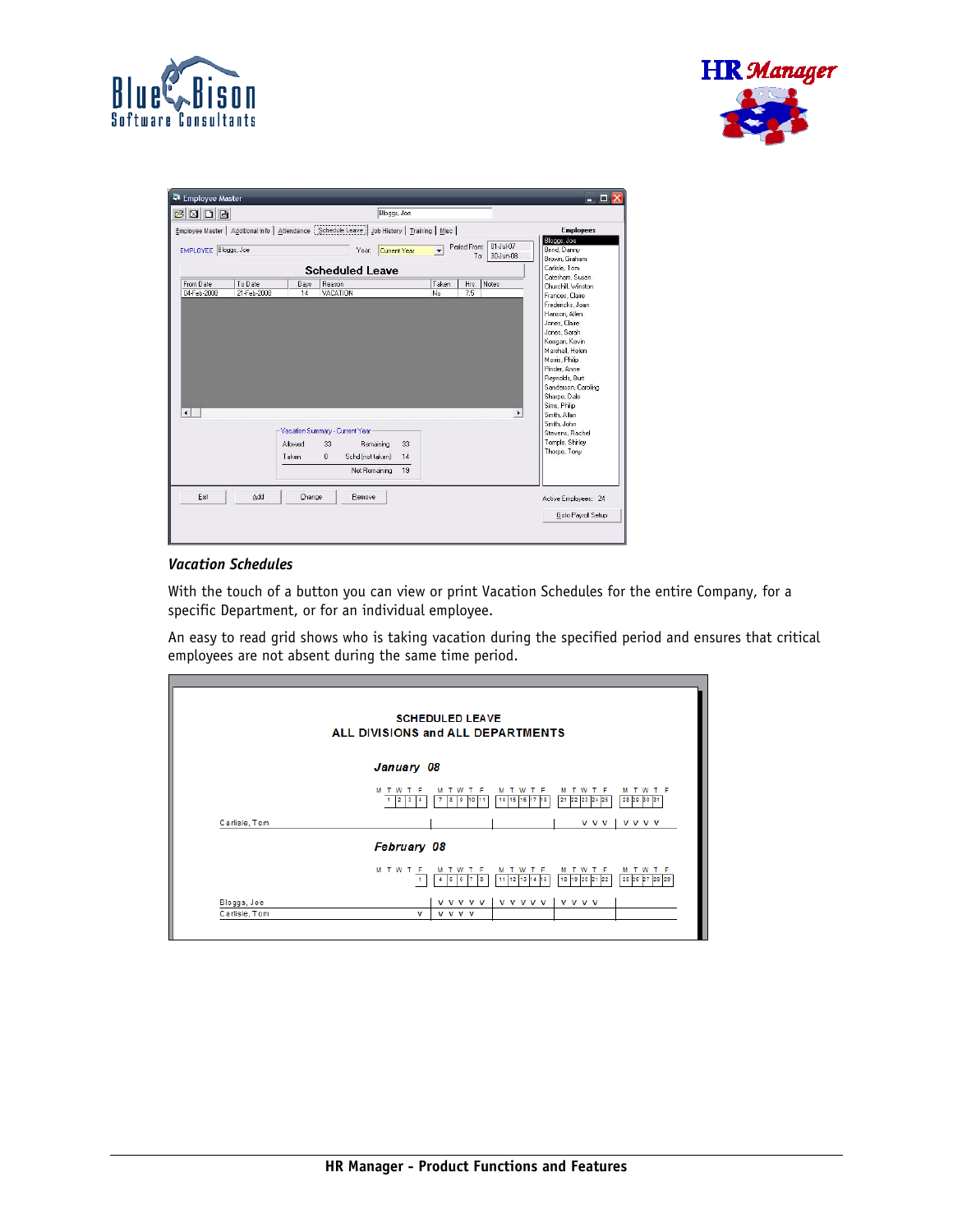



## *Electronic Work Permit forms*

Imagine, you log in to HR Manager and a reminder pops up that *says "Joe's Smith Permit Will Expire in 2 Months*". You simply go to Joe's file and select Work Permit Renewal, the form will appear on your screen and all the employee's information is automatically filled in. Now, all you have to do is print the form and sign!

|                | Form IMM/WPR                                                                                                                                                                                                                                                                                                                                                                                                                                                                                     |  |  |  |  |  |  |  |
|----------------|--------------------------------------------------------------------------------------------------------------------------------------------------------------------------------------------------------------------------------------------------------------------------------------------------------------------------------------------------------------------------------------------------------------------------------------------------------------------------------------------------|--|--|--|--|--|--|--|
|                | <b>CAYMAN ISLANDS</b>                                                                                                                                                                                                                                                                                                                                                                                                                                                                            |  |  |  |  |  |  |  |
|                | <b>IMMIGRATION LAW 2003</b>                                                                                                                                                                                                                                                                                                                                                                                                                                                                      |  |  |  |  |  |  |  |
|                | (SECTION 40(2))                                                                                                                                                                                                                                                                                                                                                                                                                                                                                  |  |  |  |  |  |  |  |
|                | APPLICATION FOR THE RENEWAL OF A WORK PERMIT<br>An application to renew a work permit should be sent to The Secretary. The Work Permit Board<br>Department of Immigration, P.Q. Box.1098GT, Grand Cayman, Cayman Islands, AN INCOMPLETE<br>APPLICATION WILL NOT BE PROCESSED AND WILL BE RETURNED TO THE SENDER.                                                                                                                                                                                 |  |  |  |  |  |  |  |
|                | <b>NOTES:</b>                                                                                                                                                                                                                                                                                                                                                                                                                                                                                    |  |  |  |  |  |  |  |
|                | This application is in two parts.<br>The first part is to be completed by the worker and the second part by the employer.<br>In those cases where the applicant holds a permit to be self employed only Part I and those marked * in Part<br>Il need be completed.<br>The prescribed fees, 1 full-face passport size photograph of the worker and a covering letter from<br>employer should accompany this application.<br>Each question must be answered even if the answer is in the negative. |  |  |  |  |  |  |  |
|                | <b>PARTI</b>                                                                                                                                                                                                                                                                                                                                                                                                                                                                                     |  |  |  |  |  |  |  |
|                | (To be completed by the worker)<br>1. Surname (Last Name) FRANCES                                                                                                                                                                                                                                                                                                                                                                                                                                |  |  |  |  |  |  |  |
| $\overline{+}$ | 2. Maiden Name<br>Female I                                                                                                                                                                                                                                                                                                                                                                                                                                                                       |  |  |  |  |  |  |  |
|                | 3. Given Names (First Names)<br><b>CLAIRE</b>                                                                                                                                                                                                                                                                                                                                                                                                                                                    |  |  |  |  |  |  |  |
|                | 4. Nationality<br>Date of Birth<br>CAYMANIAN<br>27-Oct-80                                                                                                                                                                                                                                                                                                                                                                                                                                        |  |  |  |  |  |  |  |
|                | 5. Passport number<br>Date of Issue                                                                                                                                                                                                                                                                                                                                                                                                                                                              |  |  |  |  |  |  |  |
|                | 6. Place of Issue<br>Date of Expiry                                                                                                                                                                                                                                                                                                                                                                                                                                                              |  |  |  |  |  |  |  |
|                | 7. Date of expiry of present work permit                                                                                                                                                                                                                                                                                                                                                                                                                                                         |  |  |  |  |  |  |  |
|                | 8. Present address: P.O. Box:                                                                                                                                                                                                                                                                                                                                                                                                                                                                    |  |  |  |  |  |  |  |
|                | Street Name:<br>District:<br>Telenhone                                                                                                                                                                                                                                                                                                                                                                                                                                                           |  |  |  |  |  |  |  |

#### *Immigration Status Report*

As required when submitting any Work Permit Form, you must identify the percentage of Caymanians to Non-Caymanians within your Company.

HR Manager generates an Immigration Status Report that provides this information in a detailed or summary format.

| Demo Company<br><b>IMMIGRATION STATUS REPORT</b><br>As of 13-Sep-07 |                |    |         |           |  |  |  |
|---------------------------------------------------------------------|----------------|----|---------|-----------|--|--|--|
| Temple, Shirley                                                     | 01-Feb-2006    | F  | c       | Caymanian |  |  |  |
| Thorpe, Tony                                                        | 03-Jan-2006    | F  | с       | Caymanian |  |  |  |
| Caymanian Status Holder                                             | c              | 22 | 91.67 % |           |  |  |  |
| <b>Temporary Work Permit</b>                                        | <b>TMP</b>     |    | %       |           |  |  |  |
| <b>Work Permits</b>                                                 | <b>WPH</b>     | 0  | 0.00%   |           |  |  |  |
| <b>Married to Caymanian</b>                                         | <b>WPH/MTC</b> |    | %       |           |  |  |  |
| <b>Permanent Resident</b>                                           | <b>PRAVPH</b>  |    | %       |           |  |  |  |
| Perm. Resident - Right to Work                                      | <b>PR/RTW</b>  |    | %       |           |  |  |  |
| <b>Employment Rights Cert. Holder</b>                               | <b>RERC</b>    |    | %       |           |  |  |  |
|                                                                     | Total          | 24 |         |           |  |  |  |